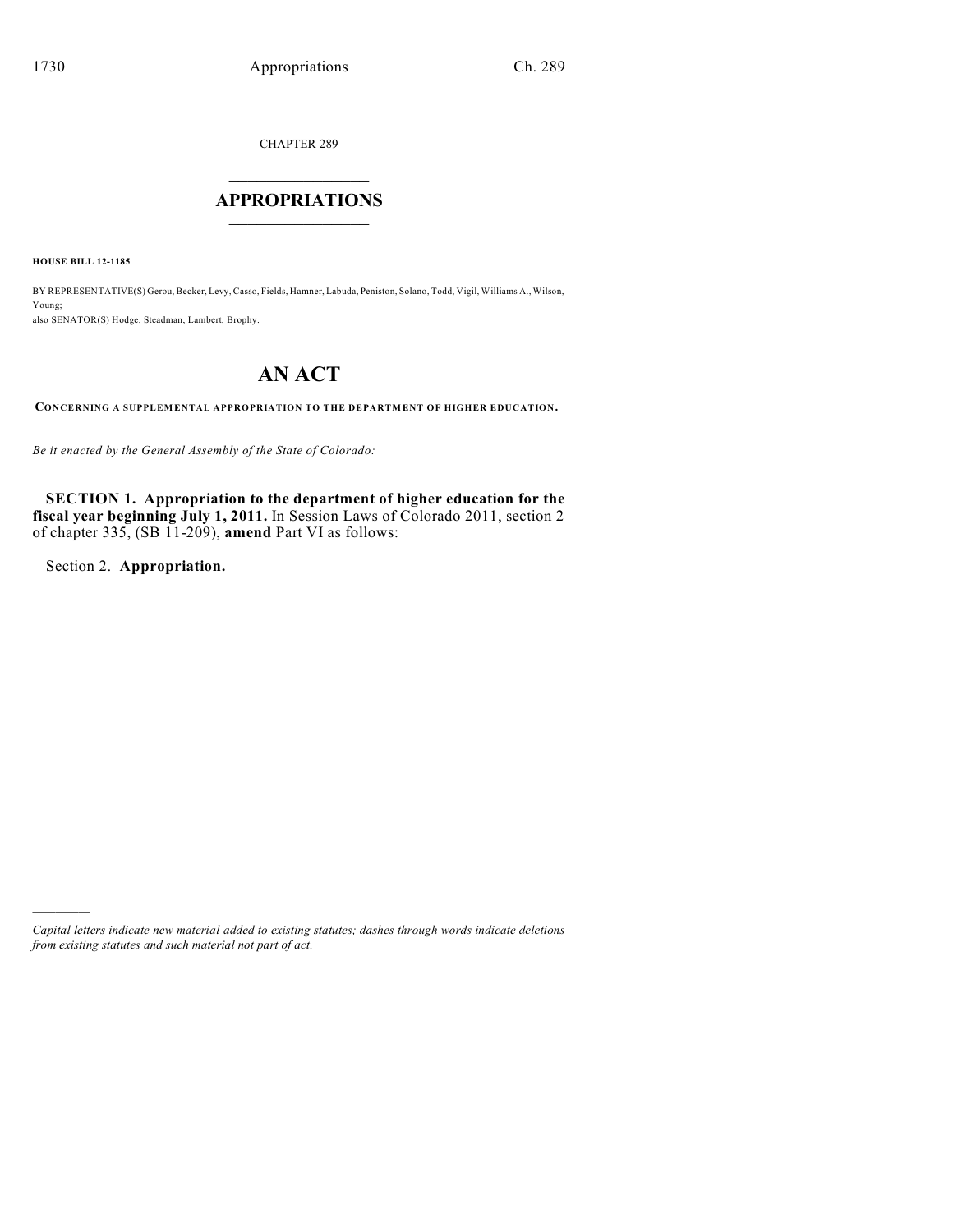|                           |              |                               |                                                | APPROPRIATION FROM          |                                       |                         |
|---------------------------|--------------|-------------------------------|------------------------------------------------|-----------------------------|---------------------------------------|-------------------------|
| ITEM &<br><b>SUBTOTAL</b> | <b>TOTAL</b> | <b>GENERAL</b><br><b>FUND</b> | <b>GENERAL</b><br><b>FUND</b><br><b>EXEMPT</b> | <b>CASH</b><br><b>FUNDS</b> | <b>REAPPROPRIATED</b><br><b>FUNDS</b> | FEDERAL<br><b>FUNDS</b> |
|                           |              |                               |                                                |                             |                                       |                         |

## **PART VI DEPARTMENT OF HIGHER EDUCATION**

### **(1) DEPARTMENT ADMINISTRATIVE OFFICE**

| Health, Life, and Dental         | 1,028,168 | 709,171 <sup>a</sup>    | 201,398 <sup>b</sup> | 117,599 |
|----------------------------------|-----------|-------------------------|----------------------|---------|
| Short-term Disability            | 14,120    | $9,810^{\circ}$         | $2,507$ <sup>b</sup> | 1,803   |
| S.B. 04-257 Amortization         |           |                         |                      |         |
| <b>Equalization Disbursement</b> | 223,346   | $155, 179$ <sup>a</sup> | $39,652^b$           | 28,515  |
| S.B. 06-235 Supplemental         |           |                         |                      |         |
| Amortization Equalization        |           |                         |                      |         |
| Disbursement                     | 179,475   | 124,698 <sup>a</sup>    | $31.863^b$           | 22,914  |
| Workers' Compensation            | 41,652    | $35,643$ <sup>a</sup>   | 6,009 <sup>b</sup>   |         |
| Legal Services for 448 hours     | 33,918    | $9,360^{\circ}$         | 24,558 <sup>b</sup>  |         |
| Administrative Law Judge         |           |                         |                      |         |
| Services                         | 467       | $467$ <sup>*</sup>      |                      |         |
|                                  | 496       | $496^{\circ}$           |                      |         |
| Purchase of Services from        |           |                         |                      |         |
| Computer Center                  | 107,140   | $102, 158$ <sup>a</sup> | 4,982 <sup>b</sup>   |         |
| <b>Multiuse Network Payments</b> | 74,792    | 74,792 <sup>a</sup>     |                      |         |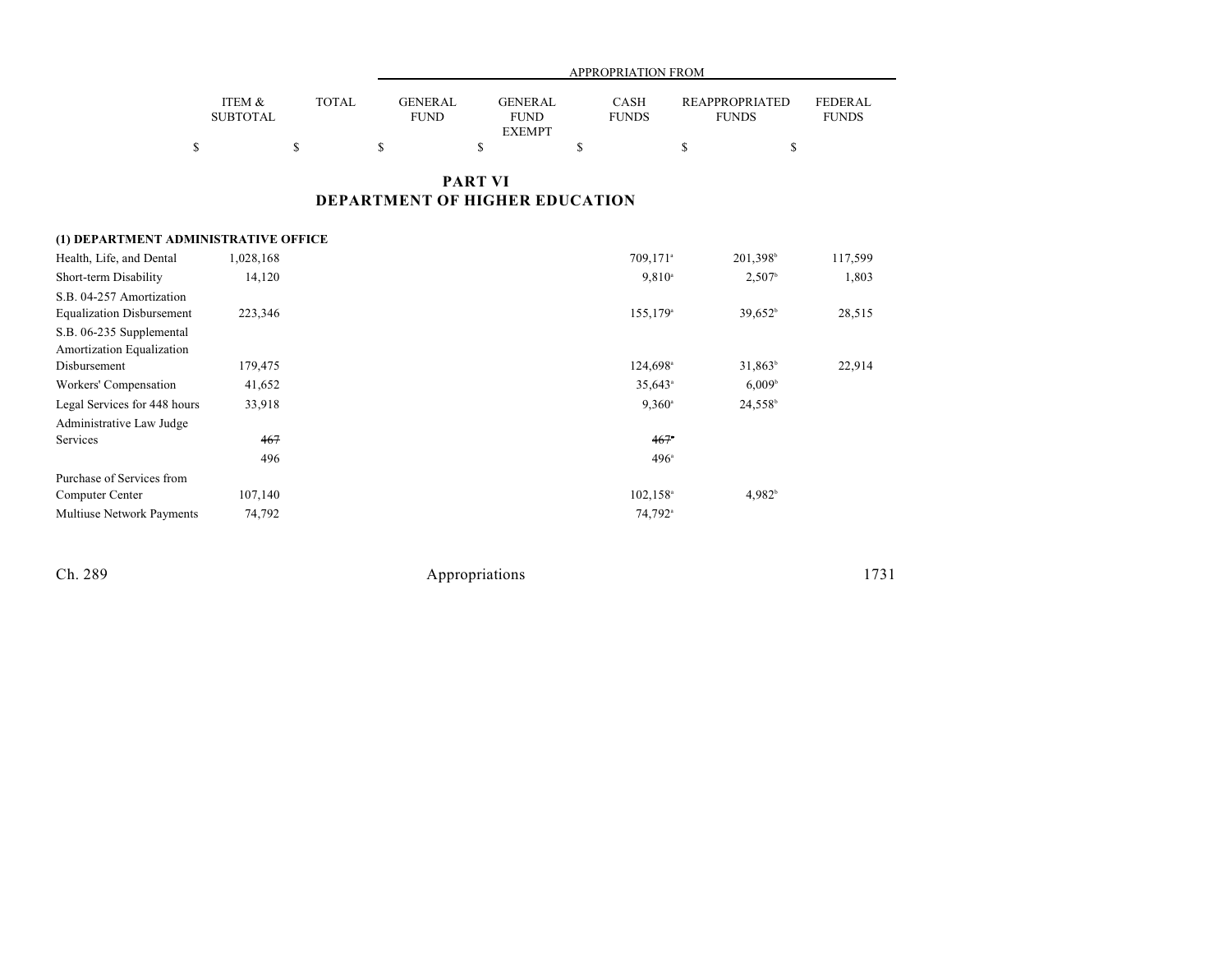|                                            |                           |              |                               |                                                | APPROPRIATION FROM          |                                       |                                |
|--------------------------------------------|---------------------------|--------------|-------------------------------|------------------------------------------------|-----------------------------|---------------------------------------|--------------------------------|
|                                            | ITEM &<br><b>SUBTOTAL</b> | <b>TOTAL</b> | <b>GENERAL</b><br><b>FUND</b> | <b>GENERAL</b><br><b>FUND</b><br><b>EXEMPT</b> | <b>CASH</b><br><b>FUNDS</b> | <b>REAPPROPRIATED</b><br><b>FUNDS</b> | <b>FEDERAL</b><br><b>FUNDS</b> |
|                                            | \$                        | \$           | \$                            | \$                                             | \$                          | \$<br>\$                              |                                |
| Management and<br>Administration of OIT    | 98,276                    |              |                               |                                                | $98,276$ <sup>a</sup>       |                                       |                                |
| Payment to Risk<br>Management and Property |                           |              |                               |                                                |                             |                                       |                                |
| Funds                                      | 29,090                    |              |                               |                                                | $27,803$ <sup>a</sup>       | $1,287^{\rm b}$                       |                                |
| <b>Leased Space</b>                        | 514,210                   |              |                               |                                                | $102,842$ <sup>a</sup>      | $411,368^b$                           |                                |
|                                            |                           | 2,344,654    |                               |                                                |                             |                                       |                                |
|                                            |                           | 2,344,683    |                               |                                                |                             |                                       |                                |

<sup>a</sup> Of these amounts, \$1,273,749 shall be from Limited Gaming Revenues deposited in the State Historical Fund, pursuant to Section 12-47.1-1201, C.R.S., and <del>\$176,450</del> \$176,479 shall be from various sources of cash funds.

<sup>b</sup> These amounts shall be from departmental indirect cost recoveries.

#### **(2) COLORADO COMMISSION ON HIGHER EDUCATION**

| (A) Administration |           |                      |                        |             |
|--------------------|-----------|----------------------|------------------------|-------------|
| Administration     | 2.503.570 | 256.074 <sup>a</sup> | 1.862.910 <sup>b</sup> | 384.586     |
|                    |           | $(0.4$ FTE)          | $(25.5$ FTE)           | $(3.6$ FTE) |

<sup>a</sup> Of this amount, \$187,754 shall be from statewide indirect cost recoveries from CollegeInvest and College Assist and \$68,320 shall be from private college and university fees paid pursuant to Section 23-1-125 (5), C.R.S. and Section 23-2-104.5, C.R.S.

<sup>b</sup> Of this amount, \$1,757,730 shall be from statewide indirect cost recoveries and \$105,180 shall be from the Department of Education for assistance in aligning public education with postsecondary and workforce readiness standards.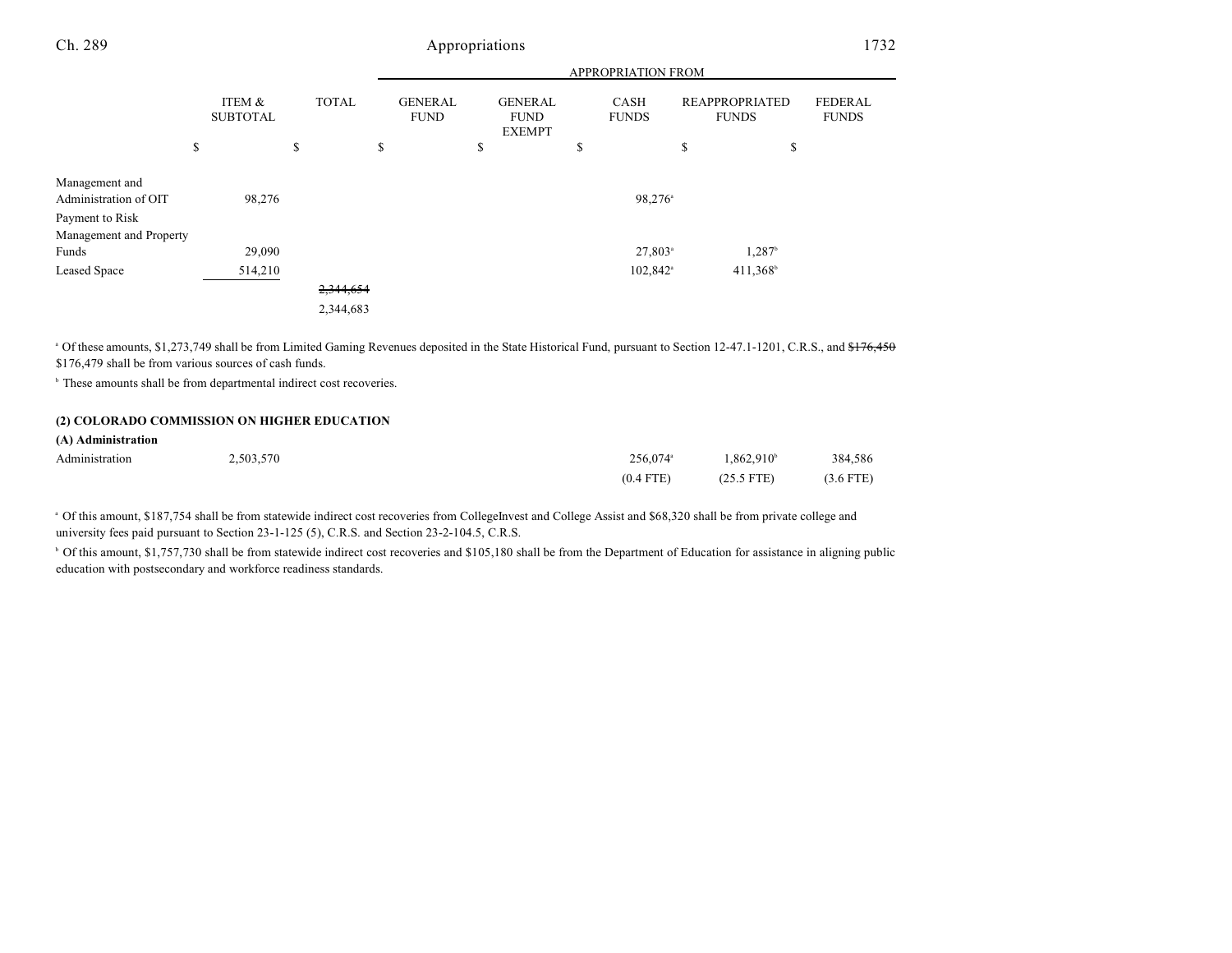| (B) Division of Private     |         |                      |
|-----------------------------|---------|----------------------|
| <b>Occupational Schools</b> | 633.554 | 633.554 <sup>a</sup> |
|                             |         | $(7.8$ FTE)          |

<sup>a</sup> This amount shall be from the Private Occupational Schools Fund created in Section 12-59-116, C.R.S.

| (C) Special Purpose          |           |                        |                      |
|------------------------------|-----------|------------------------|----------------------|
| Western Interstate           |           |                        |                      |
| Commission for Higher        |           |                        |                      |
| Education (WICHE)            | 125,000   |                        | 125,000 <sup>a</sup> |
| WICHE - Optometry            | 399,000   |                        | 399,000 <sup>a</sup> |
| Distribution to Higher       |           |                        |                      |
| <b>Education Competitive</b> |           |                        |                      |
| Research Authority           | 1,330,000 | 1,330,000 <sup>b</sup> |                      |
| Veterinary School Program    |           |                        |                      |
| Needs                        | 285,000   | $122,600^{\circ}$      | $162,400^{\circ}$    |
|                              | 2,139,000 |                        |                      |

#### 5,276,124

<sup>a</sup> These amounts shall be from departmental indirect cost recoveries.

<sup>b</sup> This amount shall be from Waste Tire Recycling Development Cash Fund moneys deposited in the Innovative Higher Education Research Fund pursuant to Section 25-17-202 (3) (a) (I), C.R.S.

This amount shall be from the Western Interstate Commission on Higher Education. c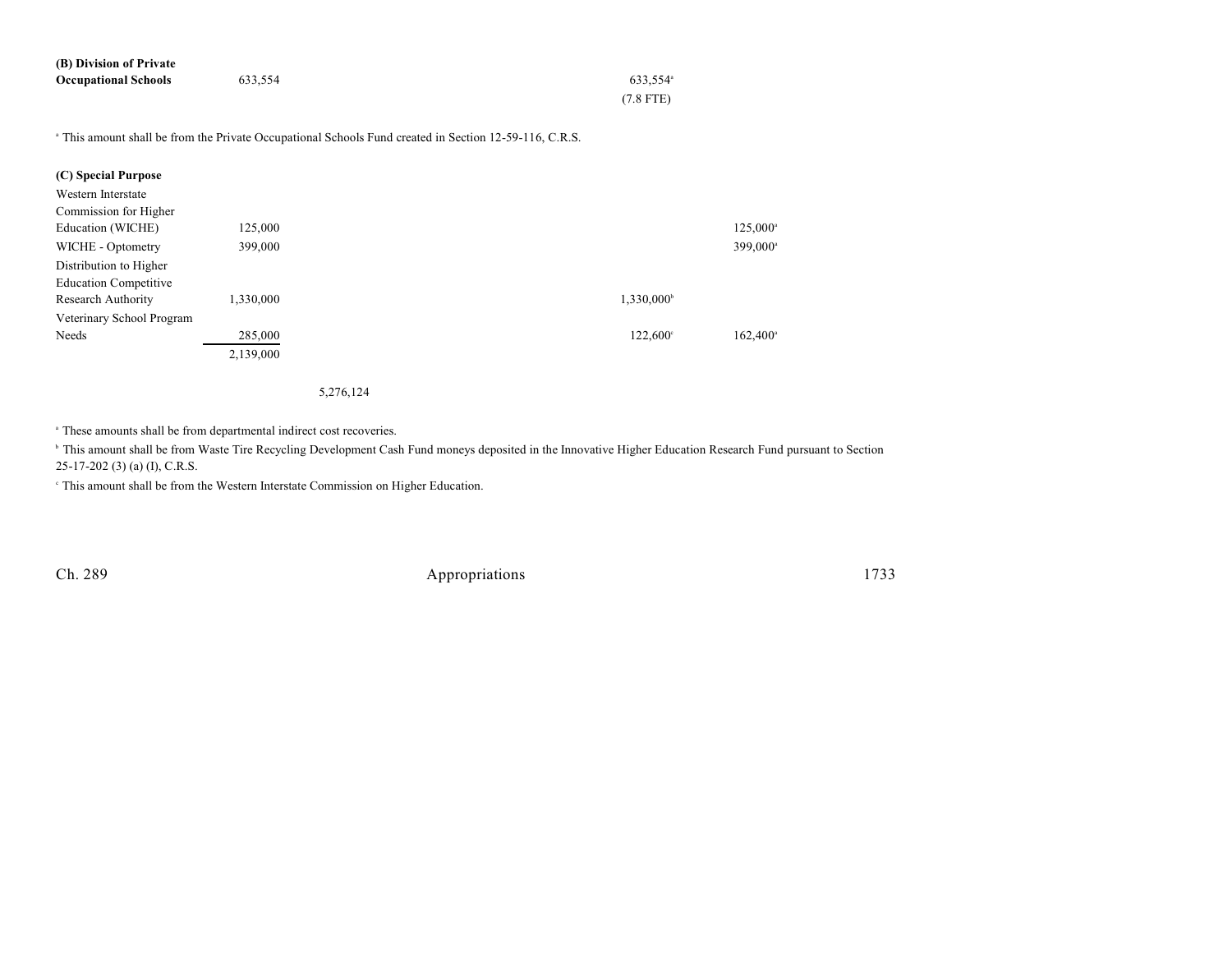| ۰. |  | v<br>н. |
|----|--|---------|
|----|--|---------|

# Appropriations 1734

|                                                             |                           |              |                               |                                                | <b>APPROPRIATION FROM</b> |                                       |                                |
|-------------------------------------------------------------|---------------------------|--------------|-------------------------------|------------------------------------------------|---------------------------|---------------------------------------|--------------------------------|
|                                                             | ITEM &<br><b>SUBTOTAL</b> | <b>TOTAL</b> | <b>GENERAL</b><br><b>FUND</b> | <b>GENERAL</b><br><b>FUND</b><br><b>EXEMPT</b> | CASH<br><b>FUNDS</b>      | <b>REAPPROPRIATED</b><br><b>FUNDS</b> | <b>FEDERAL</b><br><b>FUNDS</b> |
| \$                                                          |                           | \$           | \$                            | \$                                             | \$                        | \$<br>\$                              |                                |
| (3) COLORADO COMMISSION ON HIGHER EDUCATION FINANCIAL AID   |                           |              |                               |                                                |                           |                                       |                                |
| (A) Need Based Grants                                       | 74,859,186                |              | 74,515,865                    |                                                |                           | $343,321$ <sup>a</sup>                |                                |
| (B) Work Study <sup>15</sup>                                | 16,612,357                |              | 16,612,357                    |                                                |                           |                                       |                                |
| (C) Special Purpose                                         |                           |              |                               |                                                |                           |                                       |                                |
| Veterans'/Law Enforcement/<br><b>POW Tuition Assistance</b> | 364,922                   |              | 364,922                       |                                                |                           |                                       |                                |
| National Guard Tuition                                      |                           |              |                               |                                                |                           |                                       |                                |
| Assistance Fund <sup>16</sup>                               | 800,000                   |              | 800,000                       |                                                |                           |                                       |                                |
| Native American                                             |                           |              |                               |                                                |                           |                                       |                                |
| Students/Fort Lewis College                                 | 11,785,002                |              | 11,465,492                    |                                                |                           | $319,510^{\circ}$                     |                                |
| Nursing Teacher Loan                                        |                           |              |                               |                                                |                           |                                       |                                |
| Forgiveness Pilot                                           | 161,600                   |              | 161,600                       |                                                |                           |                                       |                                |
| <b>GEAR - UP</b>                                            | 600,000                   |              |                               |                                                |                           |                                       | 600,000                        |
|                                                             | 13,711,524                |              |                               |                                                |                           |                                       |                                |

105,183,067

<sup>a</sup> These amounts shall be from departmental indirect cost recoveries.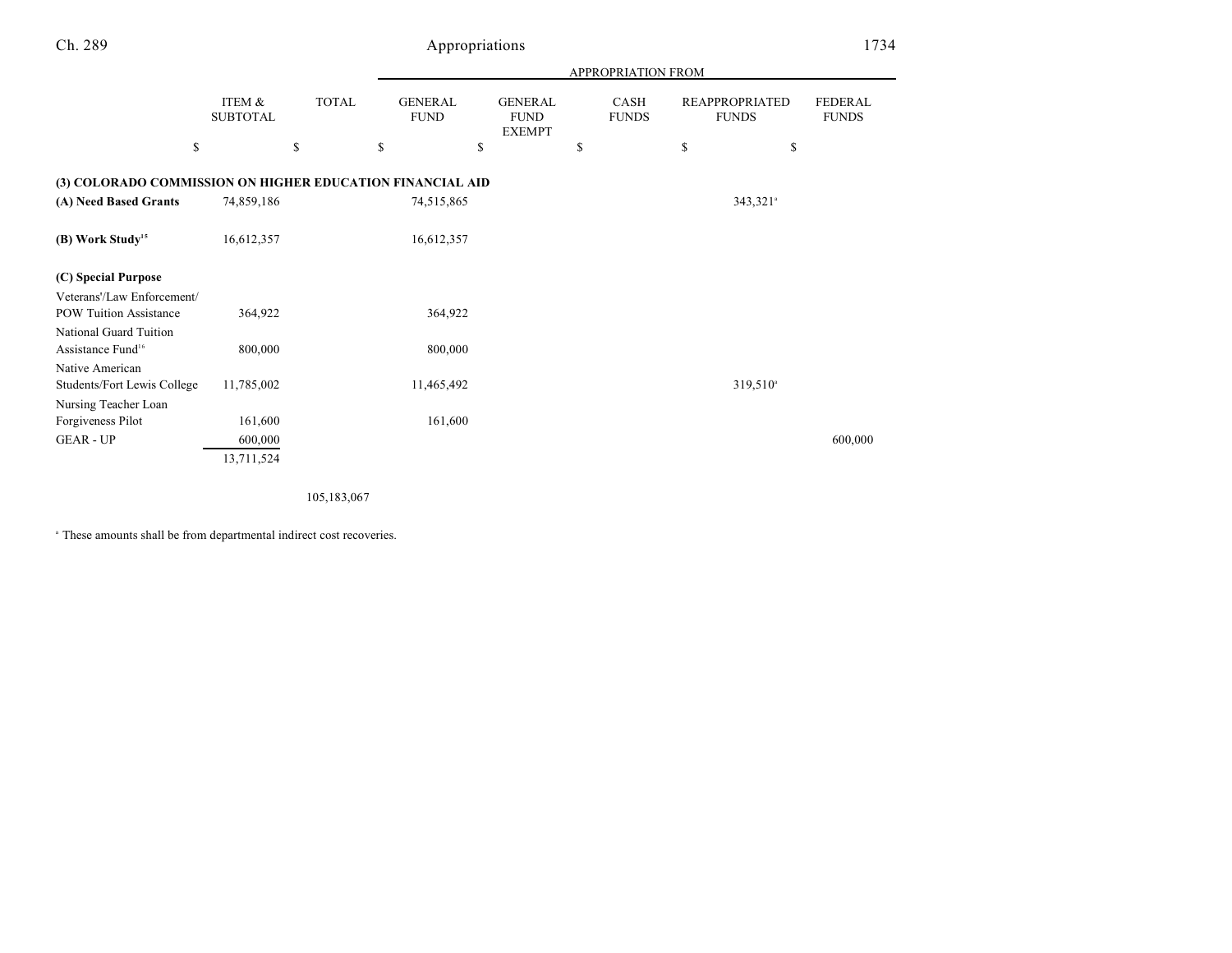### **(4) COLLEGE OPPORTUNITY FUND PROGRAM**

**(A) Stipends**

| Stipends for an estimated<br>147,334 eligible full-time<br>equivalent students<br>attending state institutions at<br>\$1,860.00 per 30 credit |             |                        |             |                          |
|-----------------------------------------------------------------------------------------------------------------------------------------------|-------------|------------------------|-------------|--------------------------|
| hours                                                                                                                                         | 274,041,240 |                        |             |                          |
| Stipends for an estimated<br>1,160 eligible full-time<br>equivalent students<br>attending participating<br>private institutions at            |             |                        |             |                          |
| \$930.00 per 30 credit hours                                                                                                                  | 1,078,800   |                        |             |                          |
|                                                                                                                                               | 275,120,040 |                        | 262,791,137 | 12,328,903 <sup>a</sup>  |
| (B) Fee-for-service                                                                                                                           |             |                        |             |                          |
| <b>Contracts with State</b>                                                                                                                   |             |                        |             |                          |
| <b>Institutions</b>                                                                                                                           | 214,404,430 |                        |             | 214,404,430 <sup>a</sup> |
|                                                                                                                                               | 225,424,632 |                        | 11,020,202  |                          |
|                                                                                                                                               |             | <del>489.524.470</del> |             |                          |
|                                                                                                                                               |             | 500,544,672            |             |                          |

<sup>a</sup> These amounts shall be from the General Fund Exempt Account created in Section 24-77-103.6 (2), C.R.S.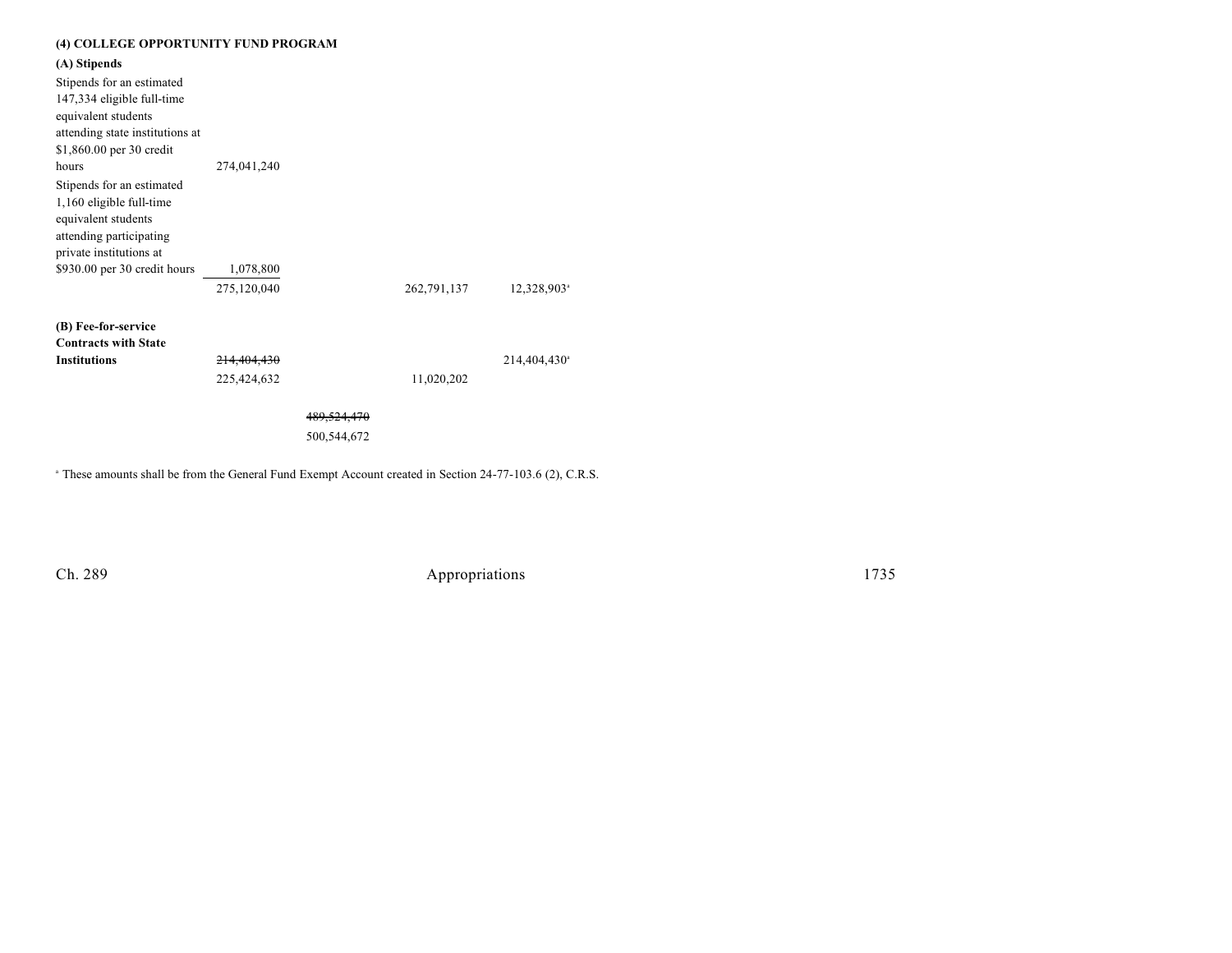|                                 |                           |              |                               |                                                |         | <b>APPROPRIATION FROM</b>   |                                |                         |
|---------------------------------|---------------------------|--------------|-------------------------------|------------------------------------------------|---------|-----------------------------|--------------------------------|-------------------------|
|                                 | ITEM &<br><b>SUBTOTAL</b> | <b>TOTAL</b> | <b>GENERAL</b><br><b>FUND</b> | <b>GENERAL</b><br><b>FUND</b><br><b>EXEMPT</b> |         | <b>CASH</b><br><b>FUNDS</b> | REAPPROPRIATED<br><b>FUNDS</b> | FEDERAL<br><b>FUNDS</b> |
| \$                              |                           | \$           | \$                            | \$                                             | ch<br>ъ |                             | \$                             |                         |
| (5) GOVERNING BOARDS            |                           |              |                               |                                                |         |                             |                                |                         |
| (A) Trustees of Adams           |                           |              |                               |                                                |         |                             |                                |                         |
| State College <sup>17, 18</sup> | 30,070,363<br>(294.7 FTE) |              |                               |                                                |         | 18,879,948 <sup>a</sup>     | $11,190,415$ <sup>b</sup>      |                         |

<sup>a</sup> Of this amount, \$15,904,891 shall be from the students' share of tuition, \$2,951,165 shall be from academic fees and academic facility fees, and \$23,892 represents an estimate of limited gaming tax revenues that will be distributed pursuant to Section 12-47.1-701.5 (3) (c) (I), C.R.S.

 $^{\rm b}$  Of this amount, \$2,944,380 shall be from General Fund appropriated to the College Opportunity Fund Program in the Department of Higher Education for student stipend payments and \$8,246,035 shall be from General Fund appropriated to the College Opportunity Fund Program in the Department of Higher Education for fee-for-service contracts.

#### **(B) Trustees of Mesa State**

| $\text{Collect}^{17,18}$ | 65,990,642    | 47.490.067ª | 18,500,575 <sup>b</sup> |
|--------------------------|---------------|-------------|-------------------------|
|                          | $(534.5$ FTE) |             |                         |

<sup>a</sup> Of this amount, \$46,647,066 shall be from the students' share of tuition, \$632,210 shall be from academic fees and academic facility fees, and \$210,791 represents an estimate of limited gaming tax revenues that will be distributed pursuant to Section 12-47.1-701.5 (3) (c) (I), C.R.S.

<sup>b</sup> Of this amount, \$11,437,140 shall be from General Fund appropriated to the College Opportunity Fund Program in the Department of Higher Education for student stipend payments and \$7,063,435 shall be from General Fund appropriated to the College Opportunity Fund Program in the Department of Higher Education for fee-for-service contracts.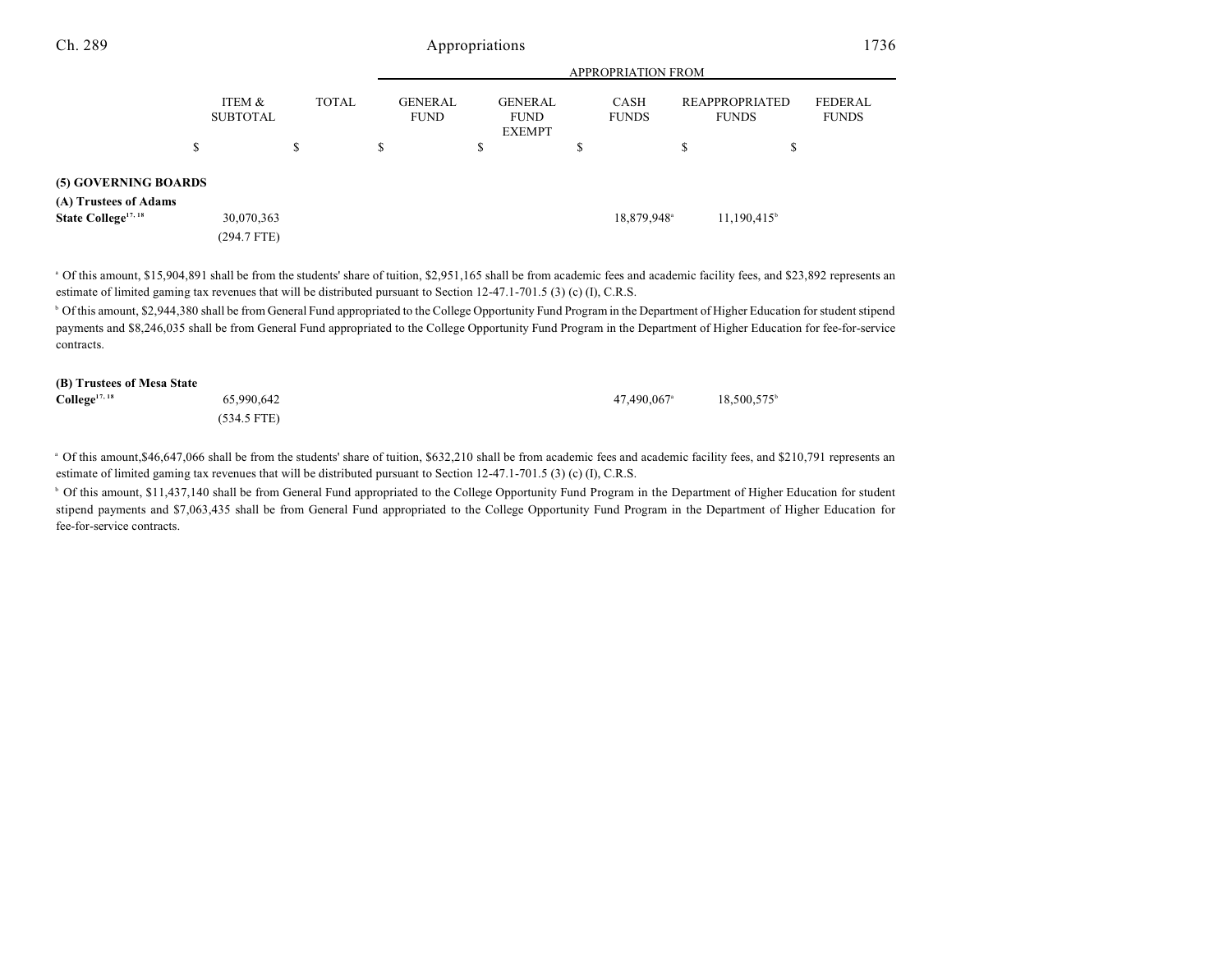| (C) Trustees of<br><b>Metropolitan State College</b> |                                                                                                                                                                                                                                                                                                                                           |                          |                          |
|------------------------------------------------------|-------------------------------------------------------------------------------------------------------------------------------------------------------------------------------------------------------------------------------------------------------------------------------------------------------------------------------------------|--------------------------|--------------------------|
| of Denver <sup>17, 18</sup>                          | 131,098,699                                                                                                                                                                                                                                                                                                                               | 94,137,220 <sup>a</sup>  | 36,961,479 <sup>b</sup>  |
|                                                      | $(1,299.0$ FTE)                                                                                                                                                                                                                                                                                                                           |                          |                          |
|                                                      | of this amount, \$76,625,526 shall be from the students' share of tuition and \$17,511,694 shall be from academic fees and academic facility fees.                                                                                                                                                                                        |                          |                          |
| fee-for-service contracts.                           | <sup>6</sup> Of this amount, \$33,515,340 shall be from General Fund appropriated to the College Opportunity Fund Program in the Department of Higher Education for student<br>stipend payments and \$3,446,139 shall be from General Fund appropriated to the College Opportunity Fund Program in the Department of Higher Education for |                          |                          |
| (D) Trustees of Western                              |                                                                                                                                                                                                                                                                                                                                           |                          |                          |
| State College <sup>17, 18</sup>                      | 21,227,956                                                                                                                                                                                                                                                                                                                                | 11,883,709 <sup>a</sup>  | 9,344,247                |
|                                                      | $(231.9$ FTE)                                                                                                                                                                                                                                                                                                                             |                          |                          |
|                                                      | of this amount \$10,652,217 shall be from the student's share of tuition and \$1,231,492 shall be from shall be from academic fees and academic facility fees.                                                                                                                                                                            |                          |                          |
|                                                      | <sup>b</sup> Of this amount, \$2,497,980 shall be from General Fund appropriated to the College Opportunity Fund Program in the Department of Higher Education for student stipend                                                                                                                                                        |                          |                          |
| contracts.                                           | payments and \$6,846,267 shall be from General Fund appropriated to the College Opportunity Fund Program in the Department of Higher Education for fee-for-service                                                                                                                                                                        |                          |                          |
| (E) Board of Governors of                            |                                                                                                                                                                                                                                                                                                                                           |                          |                          |
| the Colorado State                                   |                                                                                                                                                                                                                                                                                                                                           |                          |                          |
| University System <sup>17, 18</sup>                  | 390,756,718                                                                                                                                                                                                                                                                                                                               | 284,110,185 <sup>a</sup> | 106,646,533 <sup>b</sup> |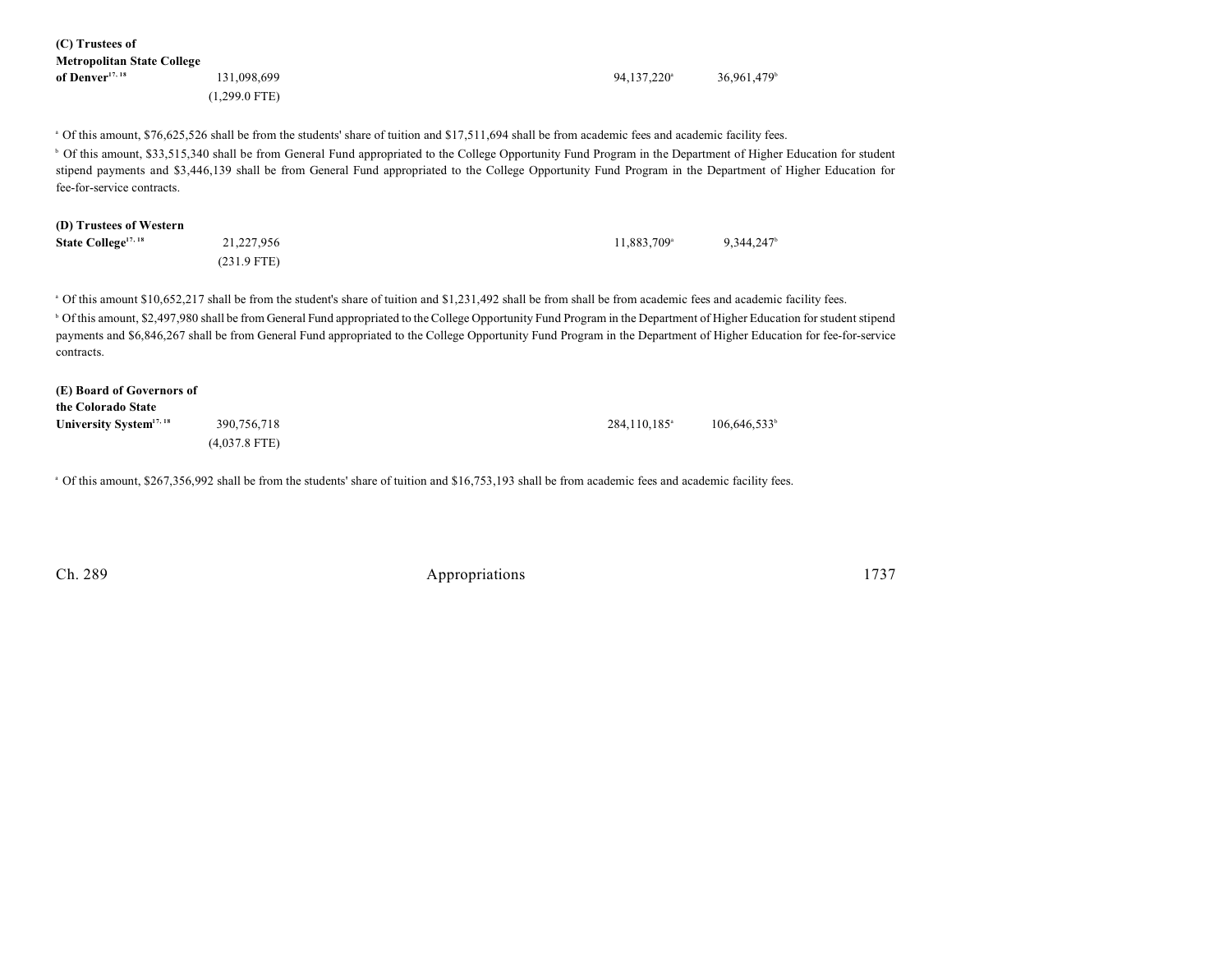|                           |       |                                | APPROPRIATION FROM            |                             |                                       |                                |  |  |
|---------------------------|-------|--------------------------------|-------------------------------|-----------------------------|---------------------------------------|--------------------------------|--|--|
| ITEM &<br><b>SUBTOTAL</b> | TOTAL | <b>GENER AL</b><br><b>FUND</b> | <b>GENERAL</b><br><b>FUND</b> | <b>CASH</b><br><b>FUNDS</b> | <b>REAPPROPRIATED</b><br><b>FUNDS</b> | <b>FEDERAL</b><br><b>FUNDS</b> |  |  |
|                           |       |                                | <b>EXEMPT</b>                 |                             |                                       |                                |  |  |
|                           |       |                                |                               |                             |                                       |                                |  |  |

<sup>b</sup> Of this amount, \$39,089,760 shall be from General Fund appropriated to the College Opportunity Fund Program in the Department of Higher Education for student stipend payments, \$67,386,773 shall be from General Fund appropriated to the College Opportunity Fund Program in the Department of Higher Education for fee-for-service contracts, and \$170,000 shall be from moneys appropriated to the Department of Local Affairs from the Local Government Mineral Impact Fund created in Section 34-63-102 (5) (a) (I), C.R.S. The amount from the Local Government Mineral Impact Fund represents a 2011 calendar year grant, and any unexpended balance on June 30, 2011, is intended to roll forward and remain available for expenditure through June 30, 2012.

#### **(F) Trustees of Fort Lewis**

| College <sup>17, 18</sup> | 41,250,496    | 31,879,379 <sup>a</sup> | 9,371,117 <sup>b</sup> |
|---------------------------|---------------|-------------------------|------------------------|
|                           | $(417.8$ FTE) |                         |                        |

<sup>a</sup> Of this amount, \$30,782,564 shall be from the students' share of tuition and \$1,096,815 shall be from academic fees and academic facility fees.

 $^{\circ}$  Of this amount, \$4,283,580 shall be from General Fund appropriated to the College Opportunity Fund Program in the Department of Higher Education for student stipend payments, \$5,039,537 shall be from General Fund appropriated to the College Opportunity Fund Program in the Department of Higher Education for fee-for-service contracts, and \$48,000 shall be from moneys appropriated to the Department of Local Affairs from the Local Government Mineral Impact Fund created in Section 34-63-102 (5) (a) (I), C.R.S. The amount from the Local Government Mineral Impact Fund represents a 2011 calendar year grant, and any unexpended balance on June 30, 2011, is intended to roll forward and remain available for expenditure through June 30, 2012.

**(G) Regents of the University of Colorado<sup>17, 18</sup> 884,220,891 146,433,263 737,787,628 146,433,263** 

(6,797.7 FTE)

 $737,787,628$ <sup>a</sup>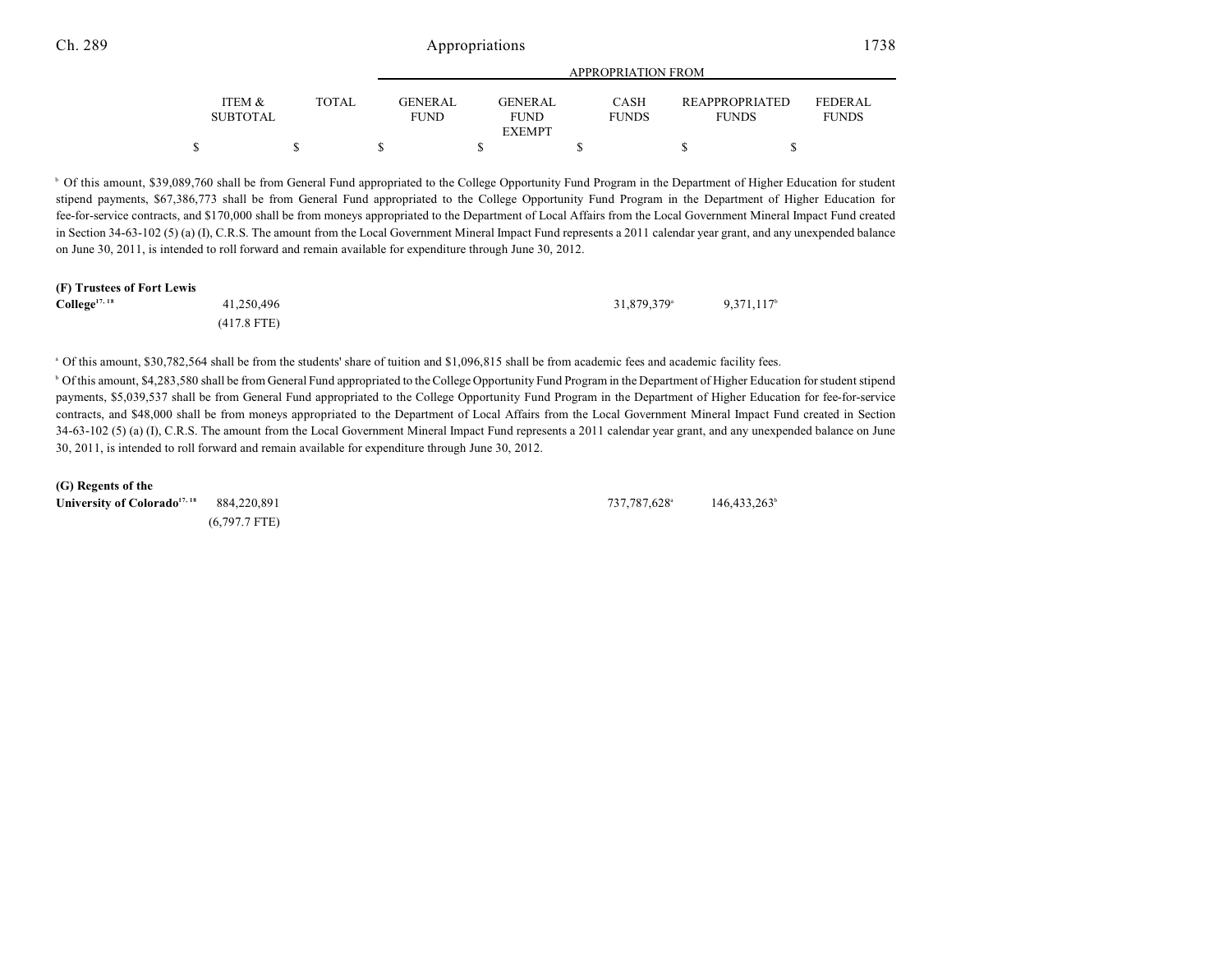<sup>a</sup> Of this amount, \$678,240,901 shall be from the students' share of tuition, \$45,000,000 shall be from academic fees and academic facility fees, and \$14,546,727 shall be from the Tobacco Litigation Settlement Moneys Health Education Fund pursuant to Section 24-75-1104.5 (1.5) (a) (I), C.R.S.

<sup>b</sup> Of this amount, \$53,164,380 shall be from General Fund appropriated to the College Opportunity Fund Program in the Department of Higher Education for student stipend payments, \$92,611,352 shall be from General Fund appropriated to the College Opportunity Fund Program in the Department of Higher Education for fee-for-service contracts, and \$657,531 shall be from moneys appropriated to the Department of Local Affairs from the Local Government Mineral Impact Fund created in Section 34-63-102 (5) (a) (I), C.R.S. The amount from the Local Government Mineral Impact Fund represents a 2011 calendar year grant, and any unexpended balance on June 30, 2011 is intended to roll forward and remain available for expenditure through June 30, 2012.

| (H) Trustees of the        |                 |                                                                                                                                                                              |                         |                         |  |
|----------------------------|-----------------|------------------------------------------------------------------------------------------------------------------------------------------------------------------------------|-------------------------|-------------------------|--|
| Colorado School of         |                 |                                                                                                                                                                              |                         |                         |  |
| $\mathbf{Mines}^{17, 18}$  | 102.981.042     | 11.020.202                                                                                                                                                                   | 86,726,800 <sup>a</sup> | 5,234,040               |  |
|                            |                 |                                                                                                                                                                              |                         | 16,254,242 <sup>b</sup> |  |
|                            | $(766.6$ FTE)   |                                                                                                                                                                              |                         |                         |  |
|                            |                 | <sup>h</sup> This amount shall be from General Fund appropriated to the College Opportunity Fund Program in the Department of Higher Education for student stipend payments. |                         |                         |  |
| (I) University of Northern |                 |                                                                                                                                                                              |                         |                         |  |
| Colorado <sup>17,18</sup>  | 111,457,751     |                                                                                                                                                                              | 78,651,145 <sup>a</sup> | 32,806,606 <sup>b</sup> |  |
|                            | $(1,003.1$ FTE) |                                                                                                                                                                              |                         |                         |  |
|                            |                 | of this amount, \$73,534,005 shall be from the students' share of tuition and \$5,117,140 shall be from academic fees and academic facility fees                             |                         |                         |  |

<sup>b</sup> Of this amount, \$14,935,800 shall be from General Fund appropriated to the College Opportunity Fund Program in the Department of Higher Education for student stipend payments and \$17,870,806 shall be from General Fund appropriated to the College Opportunity Fund Program in the Department of Higher Education for fee-for-service contracts.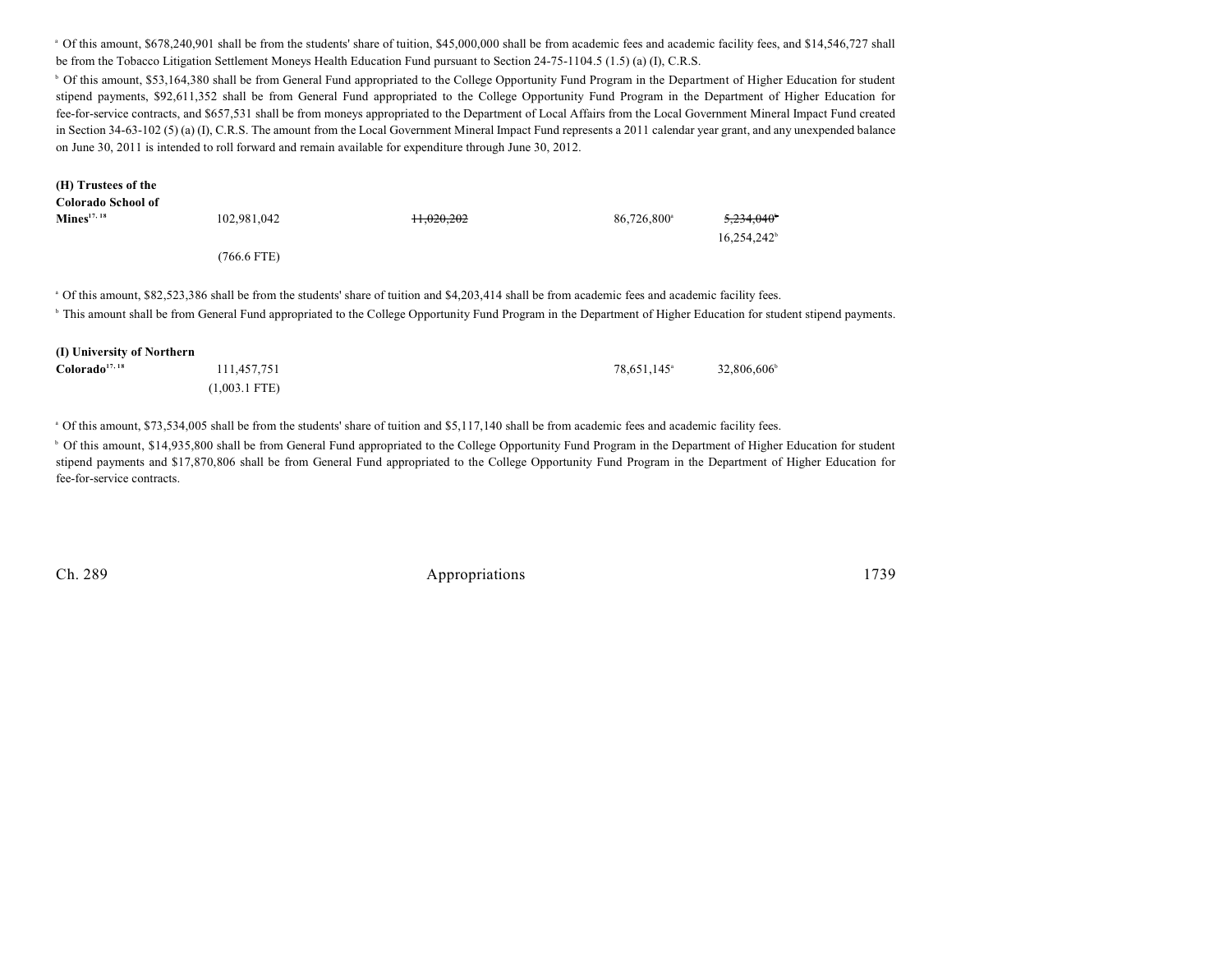|                                                                                                                        |                                | <b>APPROPRIATION FROM</b> |                               |                                                |                             |                                       |                         |
|------------------------------------------------------------------------------------------------------------------------|--------------------------------|---------------------------|-------------------------------|------------------------------------------------|-----------------------------|---------------------------------------|-------------------------|
|                                                                                                                        | ITEM &<br><b>SUBTOTAL</b>      | <b>TOTAL</b>              | <b>GENERAL</b><br><b>FUND</b> | <b>GENERAL</b><br><b>FUND</b><br><b>EXEMPT</b> | <b>CASH</b><br><b>FUNDS</b> | <b>REAPPROPRIATED</b><br><b>FUNDS</b> | FEDERAL<br><b>FUNDS</b> |
|                                                                                                                        | \$                             | \$                        | \$                            | \$                                             | \$                          | \$                                    | ¢<br>Ф                  |
| (J) State Board for<br><b>Community Colleges and</b><br><b>Occupational Education</b><br><b>State System Community</b> |                                |                           |                               |                                                |                             |                                       |                         |
| Colleges <sup>17, 18</sup>                                                                                             | 387,072,701<br>$(5,736.6$ FTE) |                           |                               |                                                | 272,739,775 <sup>a</sup>    | 114,332,926                           |                         |
|                                                                                                                        |                                |                           |                               |                                                |                             |                                       |                         |

 $^{\circ}$  Of this amount, \$255,384,239 shall be from the students' share of tuition, \$11,652,406 shall be from academic fees and academic facility fees, and \$5,703,130 represents an estimate of limited gaming tax revenues that will be distributed pursuant to Section 12-47.1-701.5 (3) (c) (I), C.R.S.

<sup>b</sup> Of this amount, \$106,938,840 shall be from General Fund appropriated to the College Opportunity Fund Program in the Department of Higher Education for student stipend payments, \$5,894,086 shall be from General Fund appropriated to the College Opportunity Fund Program in the Department of Higher Education for fee-for-service contracts, and \$1,500,000 shall be from moneys appropriated to the Department of Local Affairs from the Local Government Mineral Impact Fund created in Section 34-63-102 (5) (a) (I), C.R.S., for faculty and the development of community college-level curricula on alternative, renewable, and existing energies.

2,166,127,259

**(6) LOCAL DISTRICT JUNIOR COLLEGE GRANTS PURSUANT TO SECTION 23-71-301, C.R.S.**<sup>19</sup> 596,473 596,473 12,506,424 11,909,951 **12**,506,424 **11**,909,951 **13**,596,473<sup>a</sup> **11**,909,951 **13**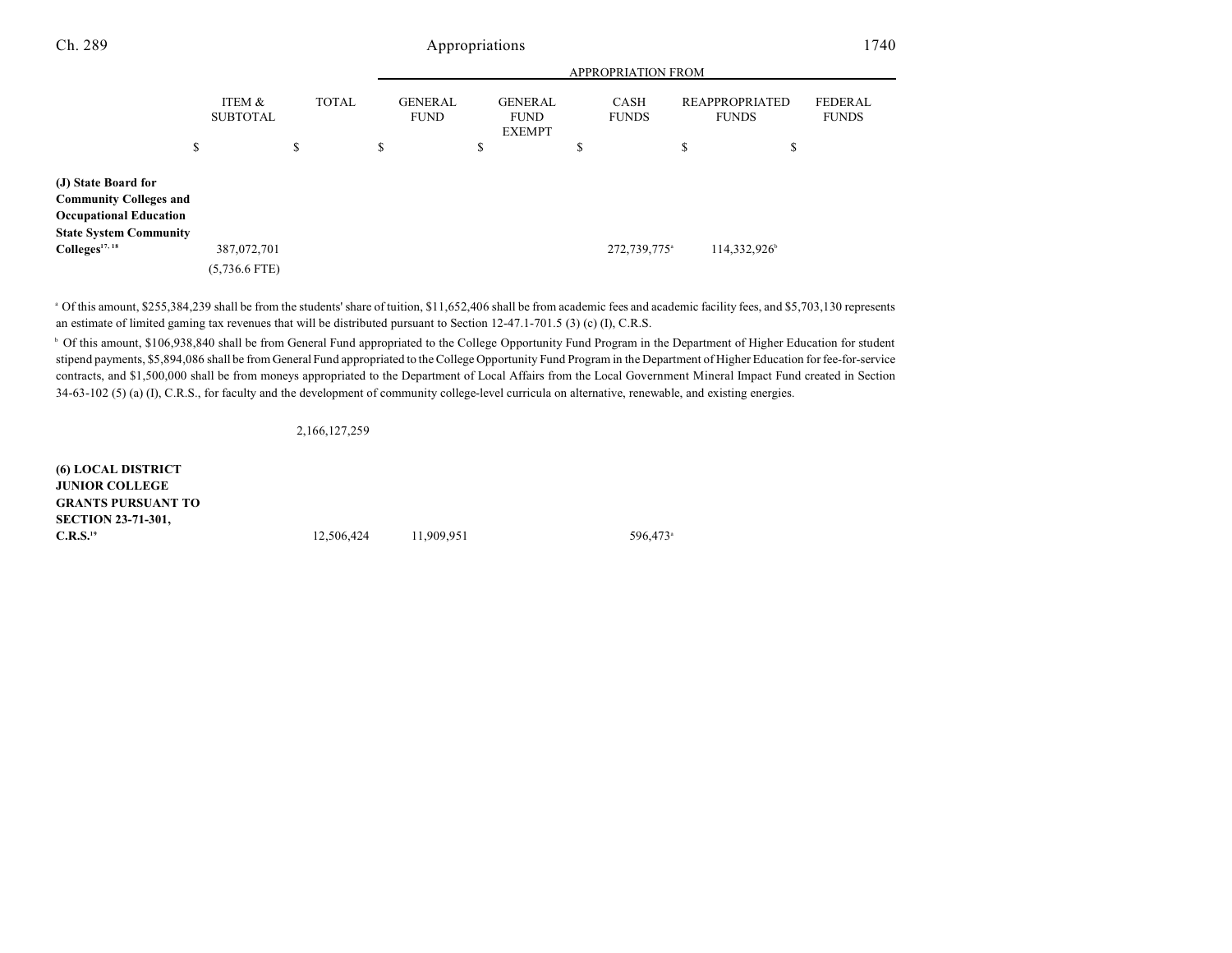<sup>a</sup> This amount represents an estimate of limited gaming tax revenues that will be distributed pursuant to Section 12-47.1-701.5 (3) (c) (I), C.R.S.

#### **(7) DIVISION OF OCCUPATIONAL EDUCATION**

| (A) Administrative Costs | 900,000 | $900,000^{\rm a}$ |
|--------------------------|---------|-------------------|
|                          |         | $(9.0$ FTE)       |

Of this amount, \$463,826 shall be from statewide indirect cost recoveries and \$436,174 shall be from departmental indirect cost recoveries. <sup>a</sup>

| (B) Distribution of State<br><b>Assistance for Career and</b><br><b>Technical Education</b><br>pursuant to Section |              |                |                          |            |
|--------------------------------------------------------------------------------------------------------------------|--------------|----------------|--------------------------|------------|
| 23-8-102. C.R.S.                                                                                                   | 23,584,498   |                | 23,584,498 <sup>a</sup>  |            |
| <sup>a</sup> This amount shall be from moneys appropriated in the Department of Education.                         |              |                |                          |            |
| (C) Area Vocational School                                                                                         |              |                |                          |            |
| <b>Support</b>                                                                                                     | 7,664,871    | 7,664,871      |                          |            |
| (D) Sponsored Programs                                                                                             |              |                |                          |            |
| (1) Administration                                                                                                 | 2,220,227    |                |                          |            |
|                                                                                                                    | $(23.0$ FTE) |                |                          |            |
| (2) Programs                                                                                                       | 14,737,535   |                |                          |            |
|                                                                                                                    | 16,957,762   |                |                          | 16,957,762 |
| (E) Colorado First<br><b>Customized Job Training</b>                                                               | 2,725,022    |                | $2,725,022$ <sup>a</sup> |            |
| Ch. 289                                                                                                            |              | Appropriations |                          | 1741       |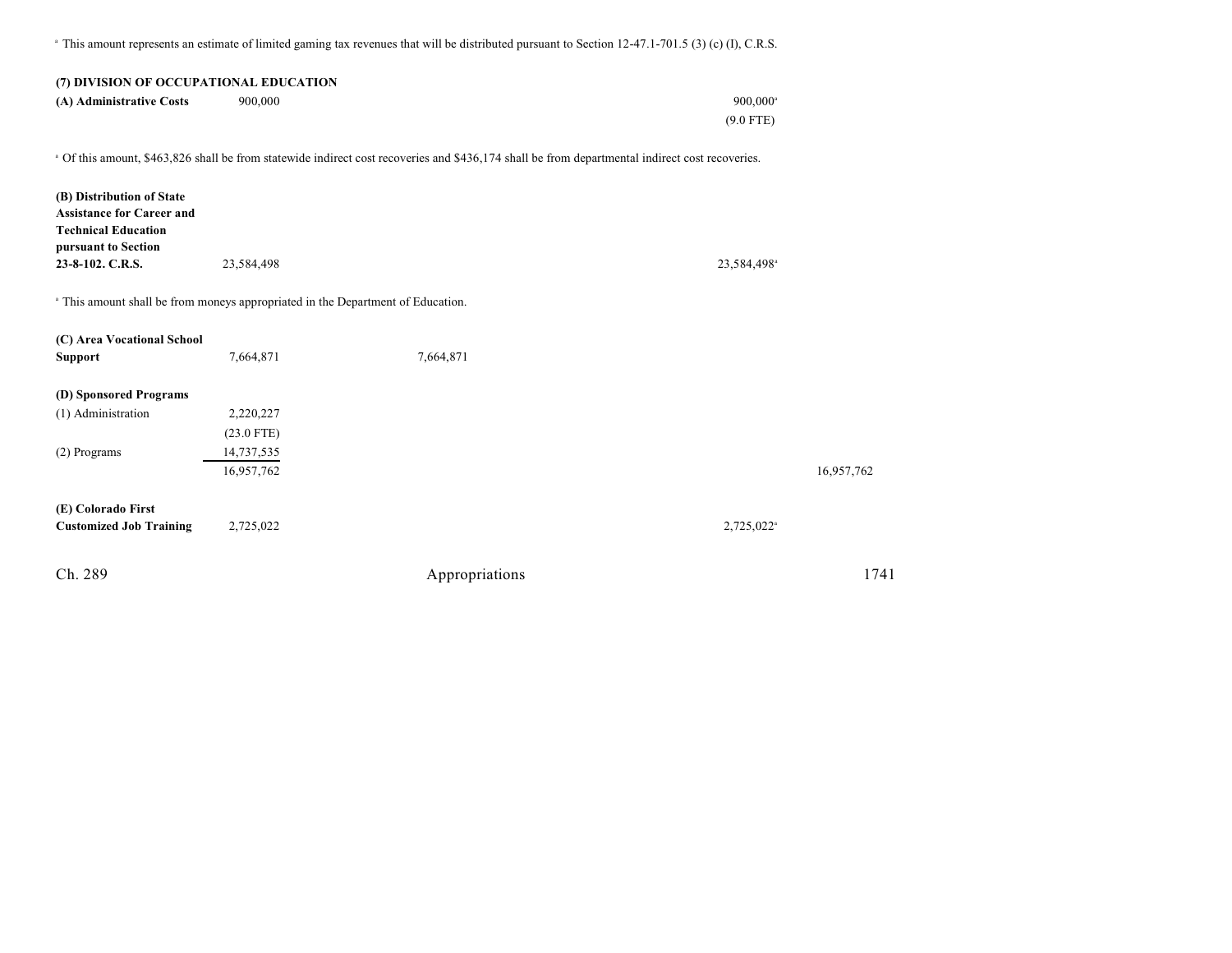| Ch. 289                                                                                                                                                                                                            |                           |              |                               | Appropriations |                                                |                                             |                             |    |                                          | 1742                           |
|--------------------------------------------------------------------------------------------------------------------------------------------------------------------------------------------------------------------|---------------------------|--------------|-------------------------------|----------------|------------------------------------------------|---------------------------------------------|-----------------------------|----|------------------------------------------|--------------------------------|
|                                                                                                                                                                                                                    |                           |              | APPROPRIATION FROM            |                |                                                |                                             |                             |    |                                          |                                |
|                                                                                                                                                                                                                    | ITEM &<br><b>SUBTOTAL</b> | <b>TOTAL</b> | <b>GENERAL</b><br><b>FUND</b> |                | <b>GENERAL</b><br><b>FUND</b><br><b>EXEMPT</b> |                                             | <b>CASH</b><br><b>FUNDS</b> |    | <b>REAPPROPRIATED</b><br><b>FUNDS</b>    | <b>FEDERAL</b><br><b>FUNDS</b> |
| \$                                                                                                                                                                                                                 |                           | \$           | \$                            | \$             |                                                | $\mathbb{S}% _{n}^{X\rightarrow\mathbb{R}}$ |                             | \$ | \$                                       |                                |
| <sup>a</sup> This amount shall be from moneys appropriated in the Governor's Office.                                                                                                                               |                           | 51,832,153   |                               |                |                                                |                                             |                             |    |                                          |                                |
| (8) AURARIA HIGHER EDUCATION CENTER <sup>17</sup>                                                                                                                                                                  |                           |              |                               |                |                                                |                                             |                             |    |                                          |                                |
| Administration                                                                                                                                                                                                     |                           | 17,670,252   |                               |                |                                                |                                             |                             |    | 17,670,252 <sup>a</sup><br>$(172.9$ FTE) |                                |
| a This amount shall be from the appropriations for the State Board of Community Colleges and Occupational Education, the Trustees of Metropolitan State College, and<br>the Regents of the University of Colorado. |                           |              |                               |                |                                                |                                             |                             |    |                                          |                                |
| (9) STATE HISTORICAL SOCIETY<br>(A) Cumbres and Toltec                                                                                                                                                             |                           |              |                               |                |                                                |                                             |                             |    |                                          |                                |
| <b>Railroad Commission</b>                                                                                                                                                                                         | 202,500                   |              |                               | 202,500        |                                                |                                             |                             |    |                                          |                                |
| (B) Sponsored Programs                                                                                                                                                                                             | 250,000                   |              |                               |                |                                                |                                             | $20,000^{\circ}$            |    |                                          | 230,000<br>$(3.5$ FTE)         |

<sup>a</sup> This amount shall be from grants and contracts.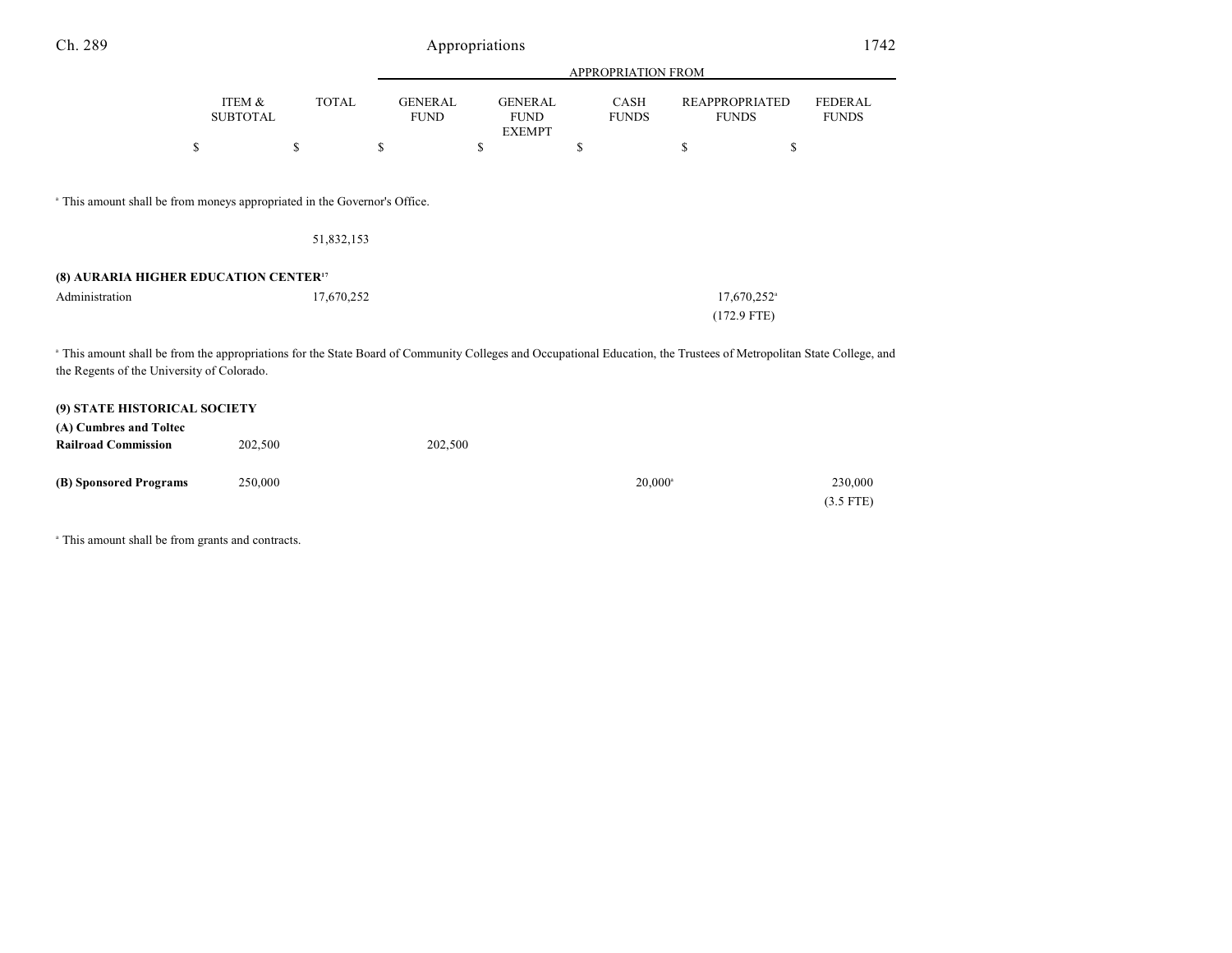| (C) Auxiliary Programs      | 1,553,672 | $1,553,672$ <sup>a</sup>                                                                                                                                                                                                                  |  |  |  |
|-----------------------------|-----------|-------------------------------------------------------------------------------------------------------------------------------------------------------------------------------------------------------------------------------------------|--|--|--|
|                             |           | $(14.5$ FTE)                                                                                                                                                                                                                              |  |  |  |
| $\sim$ $\sim$ $\sim$ $\sim$ | .         | $\overline{a}$ and $\overline{a}$ are the contract of the contract of the contract of the contract of the contract of the contract of the contract of the contract of the contract of the contract of the contract of the contract of the |  |  |  |

<sup>a</sup> This amount shall be from museum shop sales, micro-photo services, public education programs, membership and publication services, traveling exhibits, rentals, special event fees, donations, and gifts.

| (D) Gaming Revenue            |              |                          |         |
|-------------------------------|--------------|--------------------------|---------|
| Gaming Cities Distribution    | 5,417,211    | $5,417,211$ <sup>a</sup> |         |
| <b>Statewide Preservation</b> |              |                          |         |
| <b>Grant Program</b>          | 14,758,933   | 14,758,933 <sup>a</sup>  |         |
|                               |              | $(18.0$ FTE)             |         |
| Society Museum and            |              |                          |         |
| Preservation Operations       | 7,513,118    | $6,816,022^b$            | 697,096 |
|                               | $(91.9$ FTE) |                          |         |
|                               | 27,689,262   |                          |         |

<sup>a</sup> These amounts shall be from Limited Gaming Revenues deposited in the State Historical Fund, pursuant to Section 12-47.1-1201, C.R.S.

<sup>b</sup> Of this amount, \$5,639,009 shall be from Limited Gaming revenues deposited in the State Historical Fund, pursuant to Section 12-47.1-1201, C.R.S., and \$1,177,013 shall be from museum admission fees, user charges, and other sources of cash funds.

29,695,434

**TOTALS PART VI**

| (HIGHER EDUCATION) | \$2,880,159,837 | \$397,508,897 | $$226,733,333$ <sup>a</sup> | <del>\$1,697,240,594</del> | <del>\$539,636,738</del> | \$19,040,275 |
|--------------------|-----------------|---------------|-----------------------------|----------------------------|--------------------------|--------------|
|                    | \$2,891,180,068 |               |                             | \$1,697,240,623            | \$550,656,940            |              |

<sup>a</sup> This amount shall be from the General Fund Exempt Account created in Section 24-77-103.6 (2), C.R.S.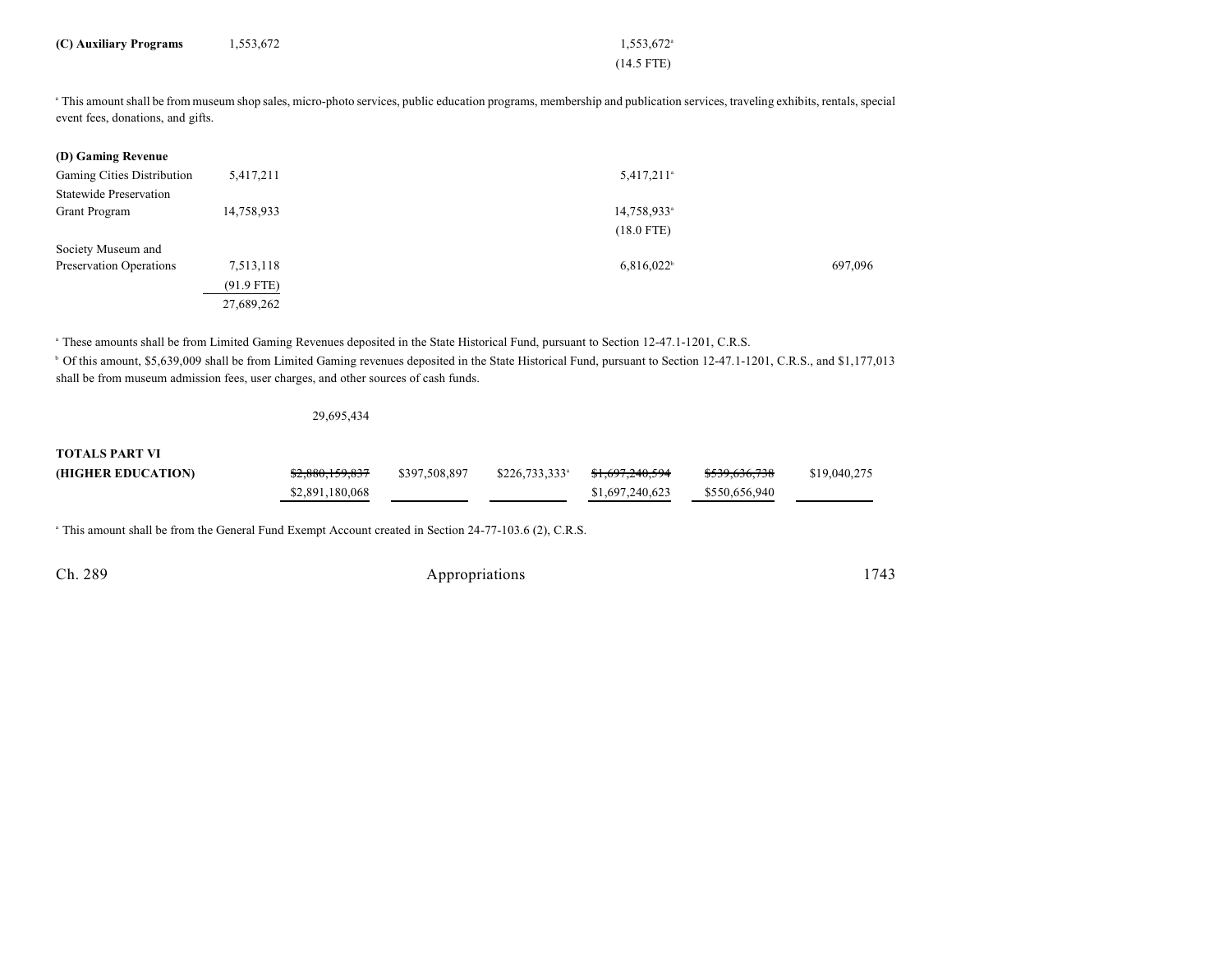**FOOTNOTES** -- The following statements are referenced to the numbered footnotes throughout section 2.

- 15 Department of Higher Education, Colorado Commission on Higher Education Financial Aid, Work Study -- It is the intent of the General Assembly to allow the Colorado Commission on Higher Education to roll forward two percent of the Work Study appropriation to the next fiscal year.
- 16 Department of Higher Education, Colorado Commission on Higher Education Financial Aid, Special Purpose, National Guard Tuition Assistance Fund -- It is the intent of the General Assembly that only the minimum funds necessary to pay tuition assistance for qualifying applicants pursuant to Section 23-5-111.4, C.R.S., will be transferred to the National Guard Tuition Fund administered by the Department of Military Affairs. Any funds appropriated in this line item that are in excess of the minimum necessary to pay tuition assistance for qualifying applicants may be used for need-based financial aid.
- 17 Department of Higher Education, Governing Boards, Trustees of Adams State College; Trustees of Mesa State College; Trustees of Metropolitan State College of Denver; Trustees of Western State College; Board of Governors of the Colorado State University System; Trustees of Fort Lewis College; Regents of the University of Colorado; Trustees of the Colorado School of Mines; University of Northern Colorado; State Board for Community Colleges and Occupational Education State System Community Colleges; and Auraria Higher Education Center -- Notwithstanding the limitations set forth in subsection (3) of section 1 of this act, the FTE reflected in these line items are shown for informational purposes and are not intended to be a limitation on the budgetary flexibility allowed by Section 23-1-104 (1) (a) (I), C.R.S.
- 18 Department of Higher Education, Governing Boards, Trustees of Adams State College; Trustees of Mesa State College; Trustees of Metropolitan State College of Denver; Trustees of Western State College; Board of Governors of the Colorado State University System; Trustees of Fort Lewis College; Regents of the University of Colorado; Trustees of the Colorado School of Mines; University of Northern Colorado; and State Board for Community Colleges and Occupational Education State System Community Colleges -- The cash funds appropriations from tuition and from academic and academic facility fees are for informational purposes only. Within the parameters of Section 23-5-130.5, C.R.S., higher education governing boards may set the tuition rates for the institutions they govern. The appropriation reflects the projected tuition if institutions increase Colorado resident tuition rates 9.0 percent and nonresident rates 5.0 percent. The General Assembly requests that with the FY 2012-13 budget request the Governor and the Colorado Commission on Higher Education include the assumed tuition rate increases with the level of General Fund support requested.
- 19 Department of Higher Education, Local District Junior College Grants Pursuant to Section 23-71-301, C.R.S. -- It is the intent of the General Assembly in making this appropriation that local district tax revenue supplement, rather than supplant, the amount of General Fund provided, and thus annual General Fund adjustments should be equitable with General Fund adjustments for the state-operated governing boards.